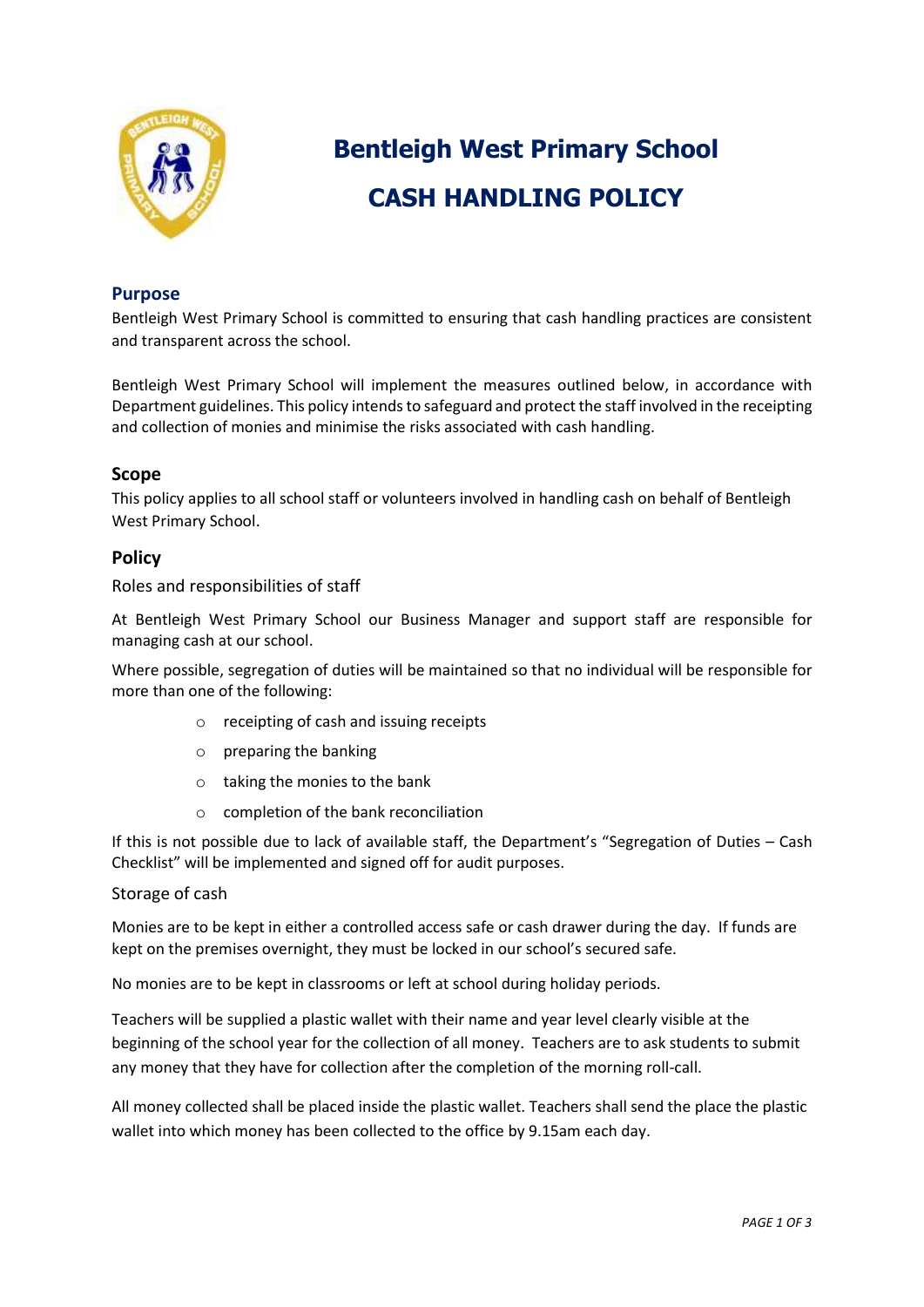Teachers are not to retain money in the classroom overnight for any reason whatsoever. In the event that a student submits money after the time designated in this policy, teachers must send it to the office immediately. When teachers receive envelopes with receipts they are to supply them to the relevant students in class.

Money collected away from the classroom or general office (e.g. in the canteen) is to be handed to the office on the day of receipt unless circumstances make this impracticable. Money received away from the office must be double counted at the point of collection and a control receipt issued before it is provided to the office for banking.

# Records and receipting

All receipts are to be processed in CASES21 as quickly as practicable upon receiving the funds.

Monies received from the classroom will be entered into CASES21 and receipts returned to the classroom to be handed out to students within 48 hours.

Where monies are received over the counter at the office they will be entered into CASES21 and an official receipt issued immediately to the payer.

A CASES21 bank deposit slip will be printed and reconciled with total receipts for the day and with the total of cash/cheques to be banked.

Funds are to be banked on the same day where practicable and at different times of the day.

No receipt is to be altered. Where a mistake is made approval must be sought before reversing the incorrect receipt. Copies of the incorrect receipt should be retained with details of why it was reversed.

Prior to a receipt batch being updated a receipt can be reprinted if necessary. The word REPRINT appears on the receipt. After the batch has been updated, if a copy of the receipt is requested the Family Statement, Family Matching Transactions Report or the Family Transaction History can be printed.

#### Cheques

No personal cheques are to be cashed.

All cheques received by mail are to be entered in a remittance book, and all cheques, which have not already been crossed "not negotiable", should be crossed as soon as they are received.

#### Fundraising

Two parents or staff members will be designated as 'Responsible Persons' for all school fundraising events or other approved events where monies may be collected, for example, the sausage sizzle at Twilight Sports. These responsible persons will need to complete a Cash Handling Authorised Receipt Form.

#### Reporting concerns

Discrepancies that cannot be accounted for must be reported to the Principal.

All cases of suspected or actual theft of money, fraud, misappropriation or corruption are to be reported to the Executive Director, Audit and Risk Division by email addressed to: [fraud.control@edumail.vic.gov.au](mailto:fraud.control@edumail.vic.gov.au%0D%20%20%20%20%20%20or)